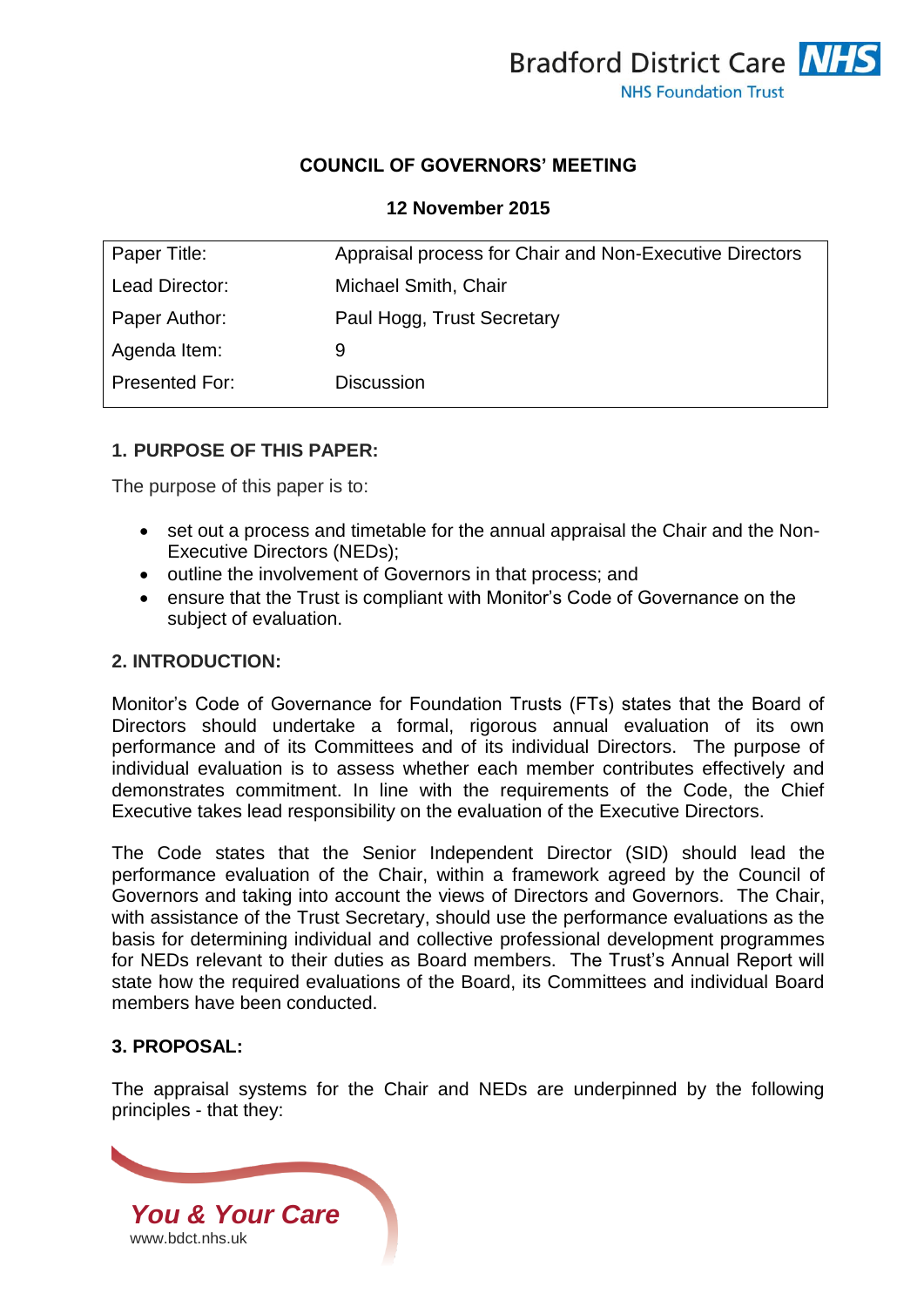- are simple and easy to administer;
- enable all the key stakeholders to contribute in an objective manner;
- link directly to the overall performance of the FT.

In the proposed scheme adopted for the Chair, assessment will take place against the following criteria:-

- corporate understanding and strategic awareness;
- commitment:
- holding to account;
- personal style;
- independence and objectivity;
- self-development;
- impact:
- chairing meetings of the Board of Directors and the Council of Governors; and
- leadership style.

## **Key Steps – Chair's Appraisal**

The process proposed for the Chair is summarised below:

- Step 1 The Chair will prepare a self-assessment using an agreed proforma which addresses the above criteria.
- Step 2 The SID, via the Trust Secretary, requests all Board members to complete a confidential assessment of the Chair, using a similar assessment proforma. Through the Trust Secretary, the SID requests interested Governors to complete a proforma relating to the Chair's work with the Council of Governors. All forms should be returned to the Trust Secretary to enable a summary to be completed for the Chair and SID.
- Step 3 The SID contacts the Lead Governor to establish if there are any additional views or comments, relevant to include in the appraisal, arising from Governors and the Chief Executive, to establish any additional views or comments arising from Executive Directors. The SID also canvasses the views and comments of NEDs.
- Step 4 SID and Chair discuss annual objectives, performance and professional/personal development on a one to one basis, following which an appraisal proforma is completed.
- Step 5 The appraisal form is summarised and shared with the Governors' Remuneration Committee, by the SID, without the Chair present; a brief report, including any recommendations, is produced for the Council of Governors.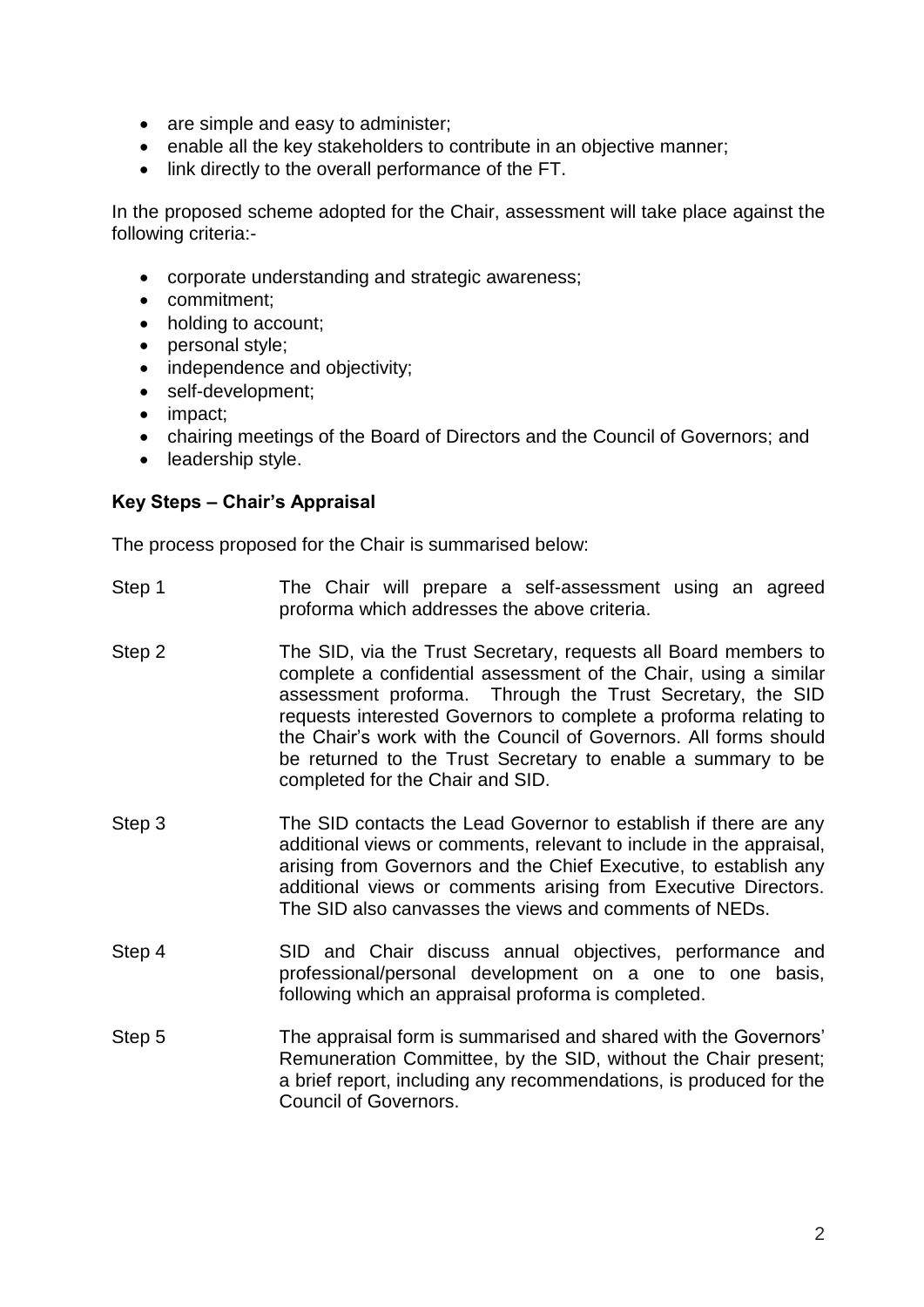## **Draft Timescale for Chairman's Appraisal**

| <b>Activity</b>                                                             | By when          |
|-----------------------------------------------------------------------------|------------------|
| Self assessment completed                                                   | May 2016         |
| Peer assessment questionnaires completed and<br>returned to Trust Secretary | May 2016         |
| Summary of peer assessment produced and<br>provided to SID and Chair        | <b>June 2016</b> |
| Additional comments collected by SID                                        | <b>June 2016</b> |
| Appraisal/performance review meeting held and<br>documentation completed    | <b>July 2016</b> |
| Summary report by SID to Remuneration<br>Committee                          | <b>July 2016</b> |
| Summary report to Council of Governors                                      | August 2016      |

## **Key Steps – NEDs' Appraisal**

The process proposed for the Non-Executive Directors is also summarised below:

- Step 1 **Each NED** will prepare a self-assessment using an agreed appraisal proforma.
- Step 2 Chair and each NED discuss annual objectives, performance and professional/personal development on a one to one basis, and complete the appraisal proforma.
- Step 3 An agreed set of objectives and a personal development plan are produced for the coming year.
- Step 4 A report of the outcome of the NEDs' appraisals (including any development areas identified) shall be presented to the Remuneration Committee by the Chair and a summary of this report shall be presented by the Chair to the next available meeting of the Council of Governors.

## **Draft Timescale for NED' Appraisal**

| <b>Activity</b>                                                           | By when        |
|---------------------------------------------------------------------------|----------------|
| Self assessment completed                                                 | May 2016       |
| Appraisal/performance review meetings held<br>and documentation completed | June/July 2016 |